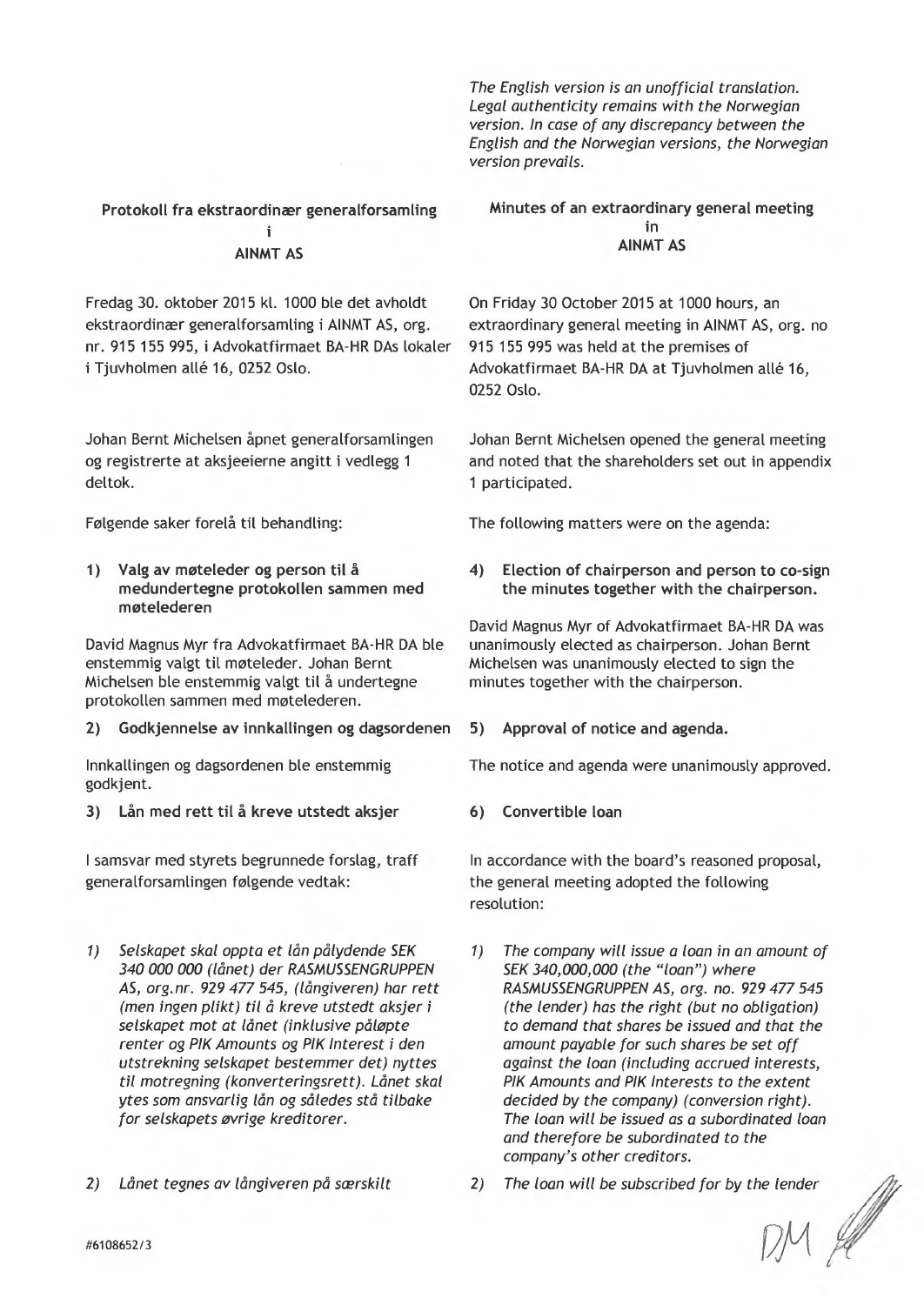*tegningsdokurnent, Aksjee;ernes [ortrinnsrett etter aksjeloven* § 11-4 *fravikes.* 

- 3) Lånet tegnes til en kurs lik pålydende, slik at *samlet innbetalt beløp til selskapet blir Uk lånebeløpet. Av det tit enhver tid utestående beløp skal det betales en rente Uk 7.90* % *p.a. Fra rentebetalingsdatoen ; 2024 skal renten økes tit* 20 % *p.a. Renten skal beregnes fra utbetalingstidspunktet: og betales etterskuaasvts hvert år. Selskapet kan velge*  om *renten skal utbetales kontant eller legges til hovedstolen.*
- 4) *Lånet skal utbetales ti! særskilt konto hos Pareto Securities AS ;nnen* 6. *november 2015 og kan ;kke disponeres av selskapet før besiutningen* om *låneopptaket er registrert ; Foretassregisteret,* jf. *aksjeloven* § 11-6 (3) *og*  § *10-13 (2).*
- 5) *Lånet har ;ngen endelig forfallsdato. Selskapet har rett til* å *inntr! hele eller deler av lånet tit enhver tid, Dersom selskapet velger* å *inniri hele eller deler av lånet, har långiveren rett til* å *utøve konverteringsretten.*
- *Långiveren kan når som helst, men likeve!*  6) *senest 30. oktober 2019, kreve* at *selskapet utsteder aksjer som betales ved* at *lånet, ;nklus;ve påløpte renter frem til kravet*  fremsettes, nyttes til motregning. Ved slik *konvertering skal selskapet utstede et antall aksjer lik: den delen av lånet som skal konverteres, etter en kurs av SEK* 79,84. *Ved kravom konvertering beslutter selskapet* om *en titsvarende andel av påløpte renter (inkludert «PIK Amount» og «PIK Interest» slik dette er def;nert ; låneavtalen) også skal konverteres til samme kurs.*
- 7) *Kravom konverter;ng kan fremsettes for hele eller deler av lånet, og eventuelt; flere omganger.*
- *Ved utøvelse av retten til å kreve utstedt aksjer v;{ selskapets aksjekap;tal bU forhøyet uten ytterUgere beslutn;ng av generalforsamUngen. Selskapet skal sørge for*  at *kap;talforhøyelsen bUr reg;strert ; Foretaksreg;steret uten ugrunnet opphold etter mottak av melding om konvertering.* 8)
- 9) Aksjer som utstedes ved konvertering, gir  $r$ ettigheter i selskapet (herunder rett til

*on* a *separate subscription form. The shareholders' pre-emption rights pursuant* to section 11-4 of the Norwegian Limited Liability *Companies Act are waived.* 

- 3) The loan is subscribed for at par value, so that *the aggregate amounts paid* to *the company wil! be equal* to *the loan amount. The amounts outstanding under the loan from time* to *time wil! carry an interest* at a *rate equal* to *7.90 % p.o. From the interest payment date ;n 2024, the interest wHl increase* to 20 % *p.o. The interest: wil! be calculated from the disoursetnent date and wit! be payable annually in arrears. The company may decide whether interest will be paid in cash* or *PIK.*
- *4) The loan shall be disbursed* to a *separate account ;n the name of Pareto Securities AS within* 6 *November 2015 and may be not disposed over by the company before the loan has been registered in the Norweg;an Register of Business Enterprises, cf. section* 11-6 (3) *and 10-13* (2) *of the Norwegion Limited*  **Liability Companies Act.**
- *5) The loan has no [ina! maturity date. The company* ;s *entitlea* to *call all* or *parts of the loan* at *any time. If the company exercises its call option, the lender* ;s *entitled* to *exercises its conversion rignts.*
- *6) The lender may* at *any time, but no later than 30 October 2019, demand that the company issues shares that are paid by the loan including accrued interest until the conversion notice* ;s *sent, be set off. Upon such conversion the company shall issue* a *number of shares equal* to *the part of the loan that shall be converted,* at a conversion *price of SEK 79.84. Upon receiving* a *conversion notice, the company may decide whether* a *proportionate*  amount of accrued interest (including "PIK *Amount" and "PIK Interest"* as *such terms are def;ned ;n the loan agreement) shall also be converted at the same conversion price.*
- *7)* A conversion notice may be made for all or *parts of the loan, and on several occas;ons.*
- 8) Upon exercise of the conversion rights, the company's share capital will be increased *w;thout further deds;ons from the general meeting. The company shall procure that the capital ;ncrease* ;s *reg;stered ;n the Norweg;an*  **Register of Business Enterprises without undue** *delay after receipt of the conversion notice.*
- *9) Shares that are ;ssued* at *convers;on g;ve*  shareholder rights (including rights to receive

 $2(7)$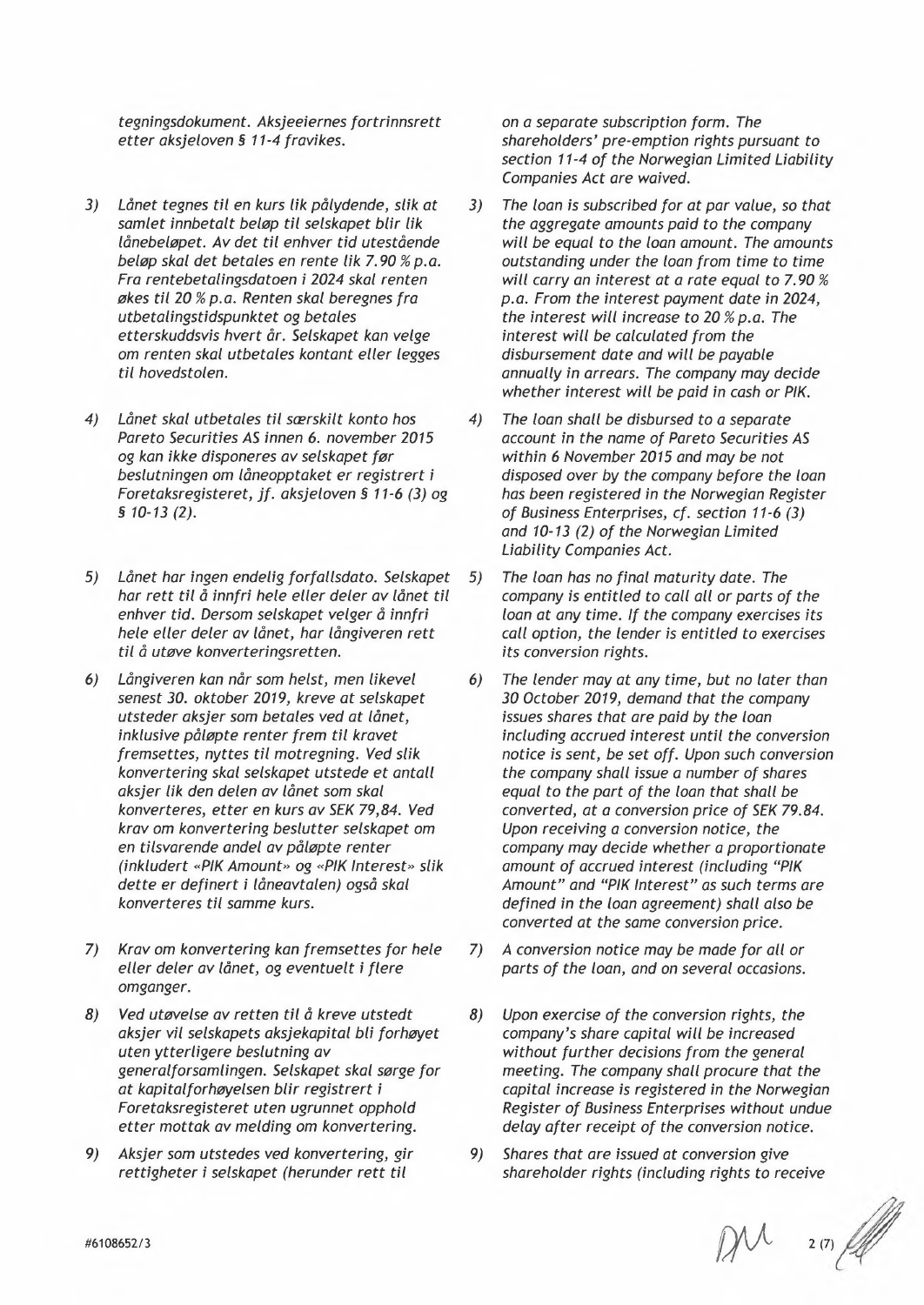*utbytte) fra det tidspunkt aksjene er registrert* i *Foretaksregisteret, og skal fra samme tidspunkt registreres* i *aksjeeierboken eller aksjeeierregisteret, jf. aksjeloven* § 11-7 *(3)og§10-11.* 

- *10) Ved selskapets beslutning* om *forhøyelse eller nedsetting av aksjekapitalen, utstedelse av lån eller tegningsretter som nevnt* i *aksjeloven eller allmennaksjeloven kapittel* 11, *eller ved oppløsning, fusjon, fisjon eller omdanning skal långiveren ha de rettigheter som følger av vedlegg til låneavtalen.*
- *11) Hvis det treffes beslutning som nevnt* i *forrige punkt, samt ved splitt og spleis av aksjer og ved utdeling av utbytte, skal konverteringskursen angitt* i *punkt* 6 *ovenfor justeres slik at verdien av konverteringsretten opprettholdes, som nærmere beskrevet* i *vedlegg til låneavtalen.*
- *12) Lånet og den tilhørende retten til* å *kreve utstedt aksjer kan overdras av långiveren.*
- *13) De nærmere betingelsene for lånet skal være* i *samsvar med låneavtale mellom selskapet og RASMUSSENGRUPPEN AS med vedlegg som er* å *anse som en del av denne beslutning og generalforsamlingsprotokoll. Aksjonærene kan etter forespørsel på generalforsamlingen gjøre seg kjent med låneavtalen.*

Vedtaket fikk tilslutning fra samtlige fremmøtte aksjer.

## 4) Frittstående tegningsretter

I samsvar med styrets begrunnede forslag, traff generalforsamlingen følgende vedtak:

- *1) Det skal utstedes* 4 258 517 *frittstående tegningsretter* i *selskapet, jf. aksjeloven* § 11- *12. Hver tegningsrett gir rett til* å *tegne en aksje* i *selskapet.*
- *2) Tegningsrettene utstedes* i *forbindelse med det konvertible lånet som nevnt* i *punkt 3 (<<Lånet»). Tegningsrettene kan bare tegnes av RASMUSSENGRUPPEN AS. Aksjonærenes fortrinnsrett fravikes derfor.*
- *3) Fristen for* å *tegne seg for tegningsrettene er*

*dividends) from the time the shares are registered in the Norwegian Register of Business Enterprises, and shall from the same time be registered in the shareholder registry, cf. section* 11-7 (3) *and 10-11 of the Norwegian Limited Liability Companies Act.* 

- *10) If the company decides to increase* or *decrease the share capital, issue loans* or *subscription rights as described in chapter* 11 *of the Norwegian Limited Liability Companies Act* or *the Norwegian Public Limited Liability Companies Act,* or *upon dissolution, mergers, de-mergers* or *amalgamation, the lender shall have such rights as are set out in the appendix to the loan agreement.*
- *11) If a decision* as *described in the previous paragraph* is *made,* or *upon a split* or *reverse split of shares and upon distribution of dividends, the conversion price referred to in paragraph* 6 *shall be adjusted* so *that the value of the conversion right* is *preserved, as further described in the appendix to the loan agreement.*
- *12) The loan and the conversion right may be assigned by the lender.*
- *13) The further conditions of the loan shall be in accordance with the loan agreement between the company and RASMUSSENGRUPPEN AS with appendices, which* is *to be considered a part* of *this resolution and these general meeting minute. Shareholders may upon request at the general meeting be made familiar with the terms of the loan agreement.*

The resolution was unanimously adopted.

## 4) Subscription rights

In accordance with the board's reasoned proposal, the general meeting adopted the following resolution:

- *1) The company shall issue* 4,258,517 *subscription rights cf the Limited Companies Act section 11-12. Each subscription right gives the right to subscribe for one share in the company.*
- *2) The subscription rights are issued in connection with the convertible loan referred to in matter* 3 *(the "Loan"). Only RASMUSSENGRUPPEN AS may subscribe for the subscription rights. The shareholders' preemptive rights are therefore waived.*
- *3) The deadline for subscription* is *30 October*

*Df1 '(7(Jf'*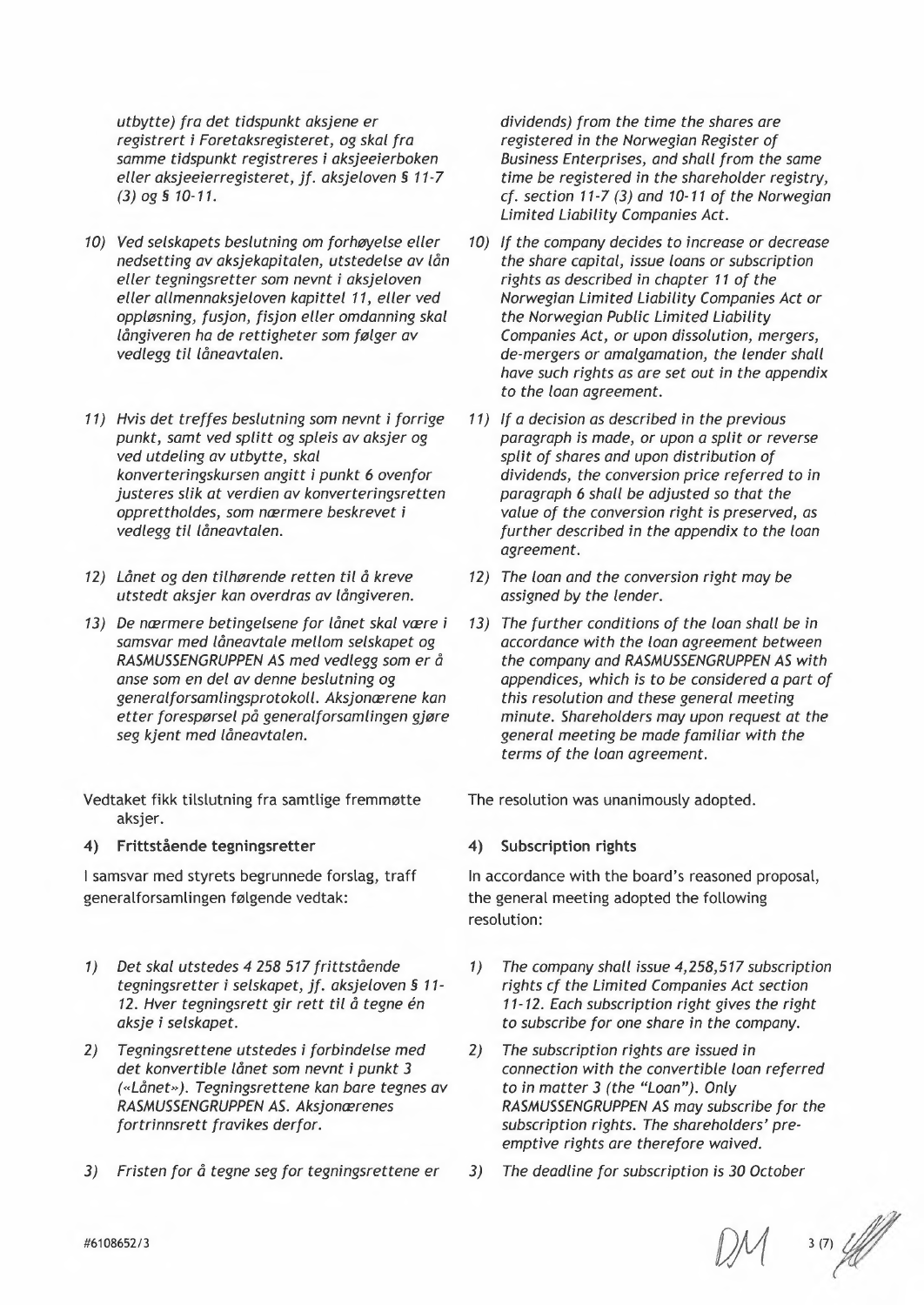*30. oktober 2015.* 

- *4) Det åpnes ikke for overtegning. Frittstående tegningsretter som ikke tegnes bortfaller.*
- *5) Tegningsrettene løper til* og *med 30. oktober 2019.*
- *6) Det ytes ikke vederlag for tegningsrettene, da disse er* å *anse som kompensasjon for långiveren som følge av at långiveren yter det konvertible lånet. Tegningsrettene er fritt omsettelige fra* og *med de kan utøves etter punkt 7.*
- *7) Tegningsretten kan først utøves dersom selskapet ved en eller flere anledninger utøver Call Option* om *tilbakebetaling av Lånet eller deler av Lånet som beskrevet* i *låneavtalen for det konvertible lånet* og *långiveren ikke utøver konverteringsretten etter Lånet innen to uker etter melding* om *utøvelse av Call Option. Tegningsrettene vil da bli effektive fra* og *med tilbakebetalingen av Lånet for den forholdsmessige andel av tegningsretter som tilsvarer den forholdsmessige andel som tilbakebetales av Lånet.*
- *8) Ved utøvelse av tegningsretten skal rettighetshaveren innen fem bankdager betale SEK* 79,84 *per aksje.*
- *9) Ved selskapets beslutning* om *forhøyelse eller nedsetting av aksjekapitalen, utstedelse av lån eller tegningsretter som nevnt* i *aksjeloven eller allmennaksjeloven kapittel* 11, *eller ved oppløsning, fusjon, fisjon eller omdanning skal innehaveren av tegningsrettene ha de samme de rettigheter som følger av vedlegg til låneavtalen.*
- *10) Aksjer utstedt* i *medhold av de frittstående tegningsrettene gir rett til utbytte fra det tidspunktet vedkommende aksje er registrert som utstedt* i *Foretaksregisteret.*

Vedtaket fikk tilslutning fra samtlige fremmøtte aksier.

**S) Tegning av lån med rett til å kreve utstedt aksjer** 

Det ble foretatt slik tegning som fremgår av særskilt tegningsdokument.

**6) Tegning av frittstående tegningsretter** 

*2015.* 

- *4) Over-subscription* is *not allowed. Subscription rights which are not subscribed for will cease to exist.*
- *5) The subscription rights are valid until 30 October 2019.*
- *6) No consideration* is *payable for the subscription rights, since they are to be considered* as *compensation to the lender* as a *result of the lender granting the Loan. The subscription rights are freely transferrable from the time at which they may be exercised pursuant to paragraph 7.*
- *7) The subscription rights may first be exercised if the company at one* or *several occasions exercises the Call Option for repaying the Loan*  or *if parts of the Loan* as *described* in *the convertible loan agreement, and the lender does not exercise its conversion rights pursuant to the Loan within two weeks after receiving notice of the Call Option. The subscription rights will then become effective from the time the Loan was repaid for the proportionate amount of subscription rights which correspond to the proportionate amount of the Loan which* is *repaid.*
- *8) Upon exercise of the conversion rights, the rights holder shall within* 5 *business days pay to the company SEK* 79.84 *per share.*
- *9) If the company decides to increase* or *decrease the share capital, issue loans* or *subscription rights as described* in *chapter* 11 *of the Norwegian Limited Liability Companies Act* or *the Norwegian Public Limited Liability Companies Act,* or *upon dissolution, mergers, de-mergers* or *amalgamation, the rights holder shall have such rights as are set out* in *the appendix to the loan agreement.*
- *10) Shares issued by virtue of the subscription rights carry rights to dividend from the time from the time the shares are registered as issued* in *the Norwegian Register of Business Enterprises.*

The resolution was unanimously adopted.

**S) Subscription of convertible loan** 

The convertible loan was subscribed for in accordance with the separate subscription form.

**6) Subscription of subscription rights** 

/))1 *4(7) fl*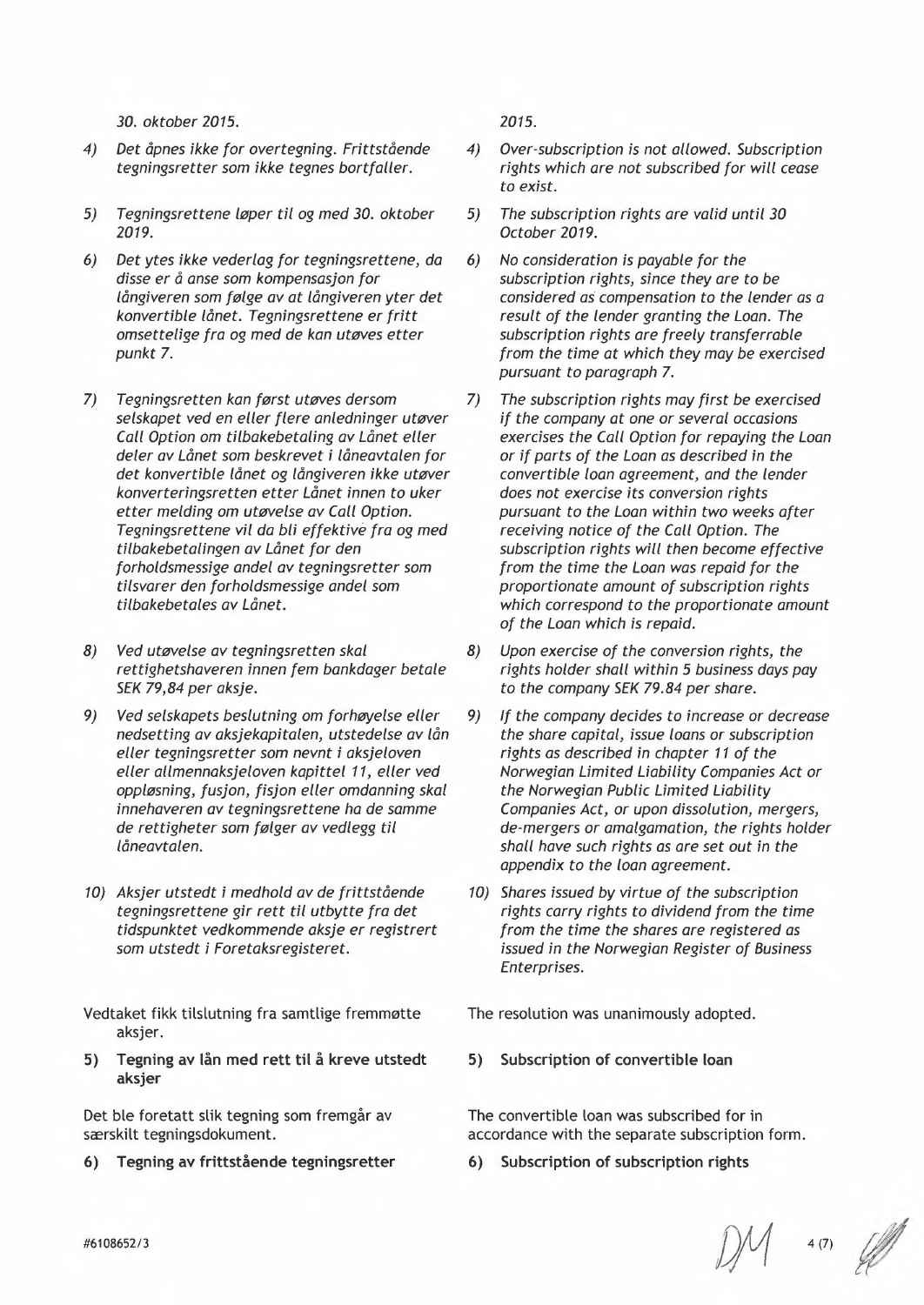De ble foretatt slik tegning som fremgår av særskilt tegningsdokument.

The subscription rights were subscribed for in accordance with the separate subscription form.

Flere saker forelå ikke til behandling, og generalforsamlingen ble avsluttet.

David Magnus Myr

/ Johan Bernt Michelsen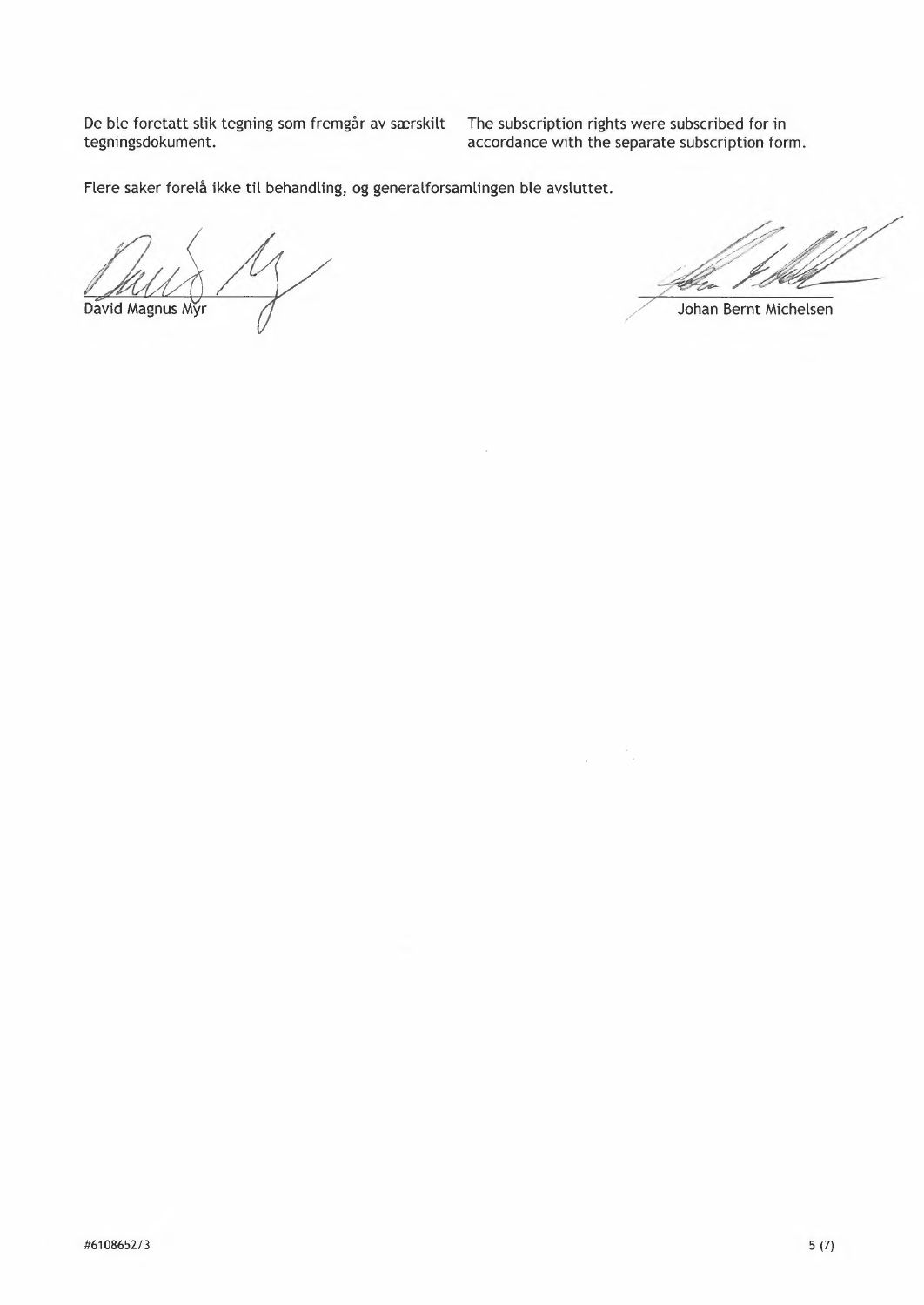Vedlegg 1 *f* Appendix 1 Oversikt over fremmøtte aksjonærer/list of attending shareholders

 $\bar{\nu}$ 

 $\sim$   $\sim$